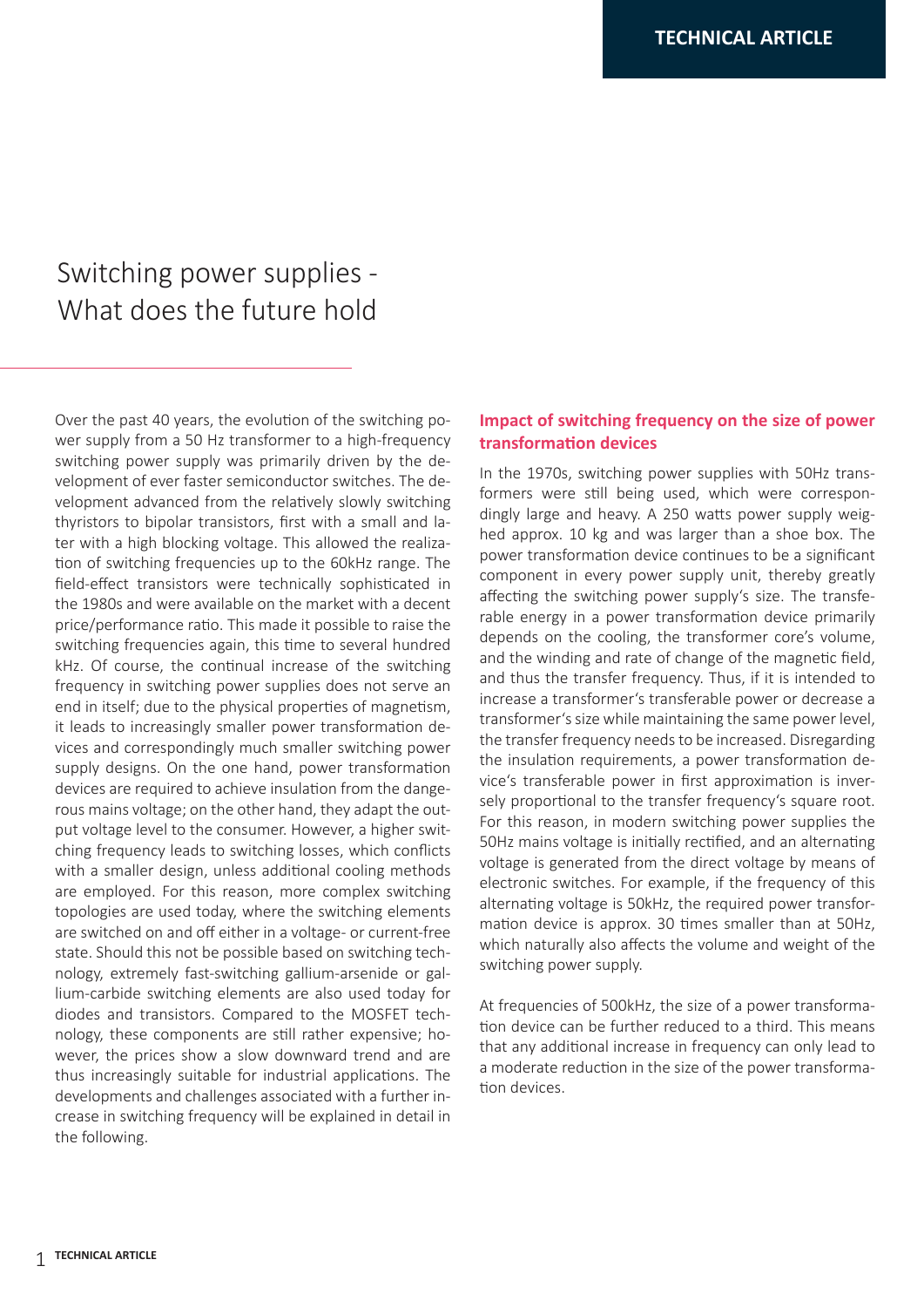### **Impact of switching frequency on the size of the buffer and filter capacitors**

Capacitors are used in switching power supplies to buffer voltages during breaks in the current flow, smooth residual ripple of currents and voltages, or filter high-frequency interferences. The size of these capacitors can also be reduced linearly with the frequency, which in turn leads to a decreased volume of the switching power supplies. However, this excludes buffer capacitors at a switching power supply's input, with or without power factor correction, since these must be operated with direct current, i.e., at 100Hz. This is also the reason why the size of switching power supplies cannot be decreased arbitrarily, unless buffer times are omitted.

# **Impact of operating temperature and cooling on the switching power supply's size**

It is frequently ignored that the maximum transferable power of a switching power supply mainly depends on the maximum permissible operating temperatures and the cooling of the components in the switching power supply, if the power output is not restricted by a current or power limit. The manufacturer often makes ambitious statements that can lead to problems on the user's side, if the intended cooling is not available. It is therefore better to consult the degree of effectiveness or the power loss indicated by the manufacturer when selecting the switching power supply. If one manufacturer allows significantly higher operating temperatures on the components than another, more conservative manufacturer, the switching power supply's stated nominal power may be significantly higher; however, the reliability during permanent operation will be much lower. In general, it can be said that the switching power supplies today are already minimized under switching technology aspects to such a degree that any further volume reduction can only be achieved by additional cooling via heatsinks or additional air cooling. However, additional cooling leads to increased expenditures, and the use of air cooling, in particular, is problematic due to unwanted noise and potential contamination.

# **Impact of the degree of effectiveness on the size of switching power supplies**

As described above, any additional volume reduction in switching power supplies by increasing the switching frequency has been mostly exhausted already. Much more promising are efforts to further increase the degree of effectiveness, thereby reducing the level of self-heating to increase the transferred power.

In the 1980s - the early days of the switching power supplies - industrially used switching power supplies had a level of effectiveness around 70%, which increased noticeably by the 1990s to more than 80%. In the past ten years, switching power supplies in the 90% range have become the technical standard.

# **Measures to further increase the degree of effectiveness in switching power supplies**

Today, the power transformation devices used in switching power supplies are mainly supplied with the input voltage by resonantly switching FETs. These are inexpensive and have a very low rate of loss due to being switched on or off at the point of zero voltage or zero current, which makes them well-suited and sufficient for power supplies with approx. 800 watts. Today, boost converters are regularly used on the input side of switching power supplies over 100 watts, which achieves a significantly higher power factor (over 95%) than is possible when only using a rectifier. An additional inductance must be integrated in this circuit component. In order to keep this as small as possible, it is not simply possible to switch the associated high-frequency circuit breaker on or off in a current- or voltage-free state. Innovative, very fast-switching semiconductor switch circuit breakers are well-suited in this regard. In particular, this concerns semiconductors on the basis of gallium arsenide (GaAs) or silicon carbide (SiC). The transit frequency of these switching elements is about ten times higher than that of traditional silicon semiconductors. This is associated with significantly faster transit processes (switching processes) when switching on and off. Compared to silicon MOS-FETS, these switching elements are still very expensive; however, their price is decreasing, thereby significantly influencing the further price and performance development of switching power supplies.

#### **Current switching power supply topologies**

To ensure that a high power factor can be achieved at the switching power supply's input in accordance with the permissible limit values, modern switching power supplies with a performance over 100 watts usually have a two-stage design. A converter generates a preregulated direct current, that is regulated in such a way that the input current of this converter is nearly sinusoidal. A second converter, usually designed as a resonance converter, transforms the voltage to a lower level and separates the input voltage from the output.